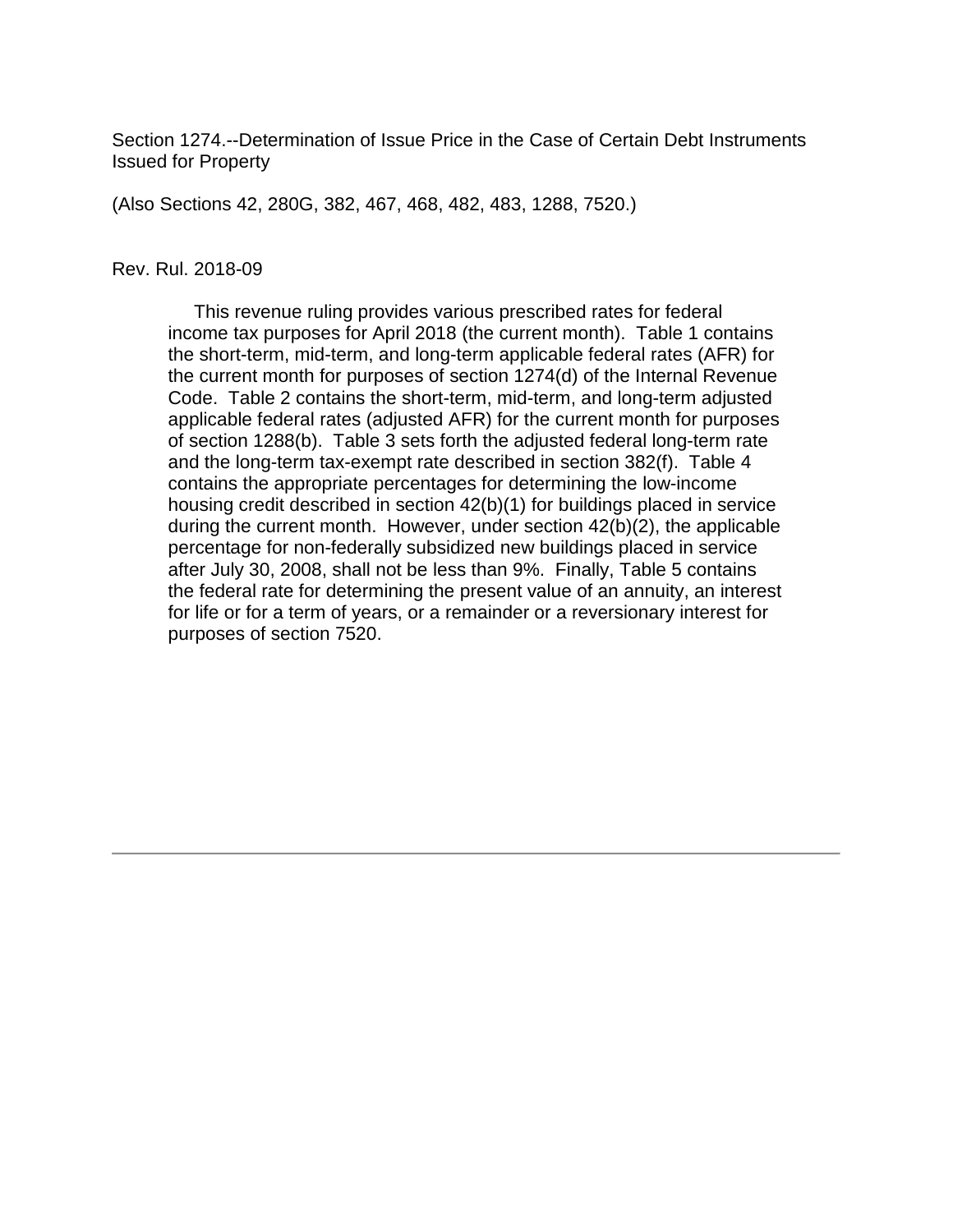### REV. RUL. 2018-09 TABLE 1

# Applicable Federal Rates (AFR) for April 2018

|            | Period for Compounding |            |                  |                |  |  |
|------------|------------------------|------------|------------------|----------------|--|--|
|            | Annual                 | Semiannual | <b>Quarterly</b> | <b>Monthly</b> |  |  |
|            |                        |            |                  |                |  |  |
|            | Short-term             |            |                  |                |  |  |
| <b>AFR</b> | 2.12%                  | 2.11%      | 2.10%            | 2.10%          |  |  |
| 110% AFR   | 2.33%                  | 2.32%      | 2.31%            | 2.31%          |  |  |
| 120% AFR   | 2.55%                  | 2.53%      | 2.52%            | 2.52%          |  |  |
| 130% AFR   | 2.76%                  | 2.74%      | 2.73%            | 2.72%          |  |  |
|            | Mid-term               |            |                  |                |  |  |
|            |                        |            |                  |                |  |  |
| <b>AFR</b> | 2.72%                  | 2.70%      | 2.69%            | 2.68%          |  |  |
| 110% AFR   | 2.99%                  | 2.97%      | 2.96%            | 2.95%          |  |  |
| 120% AFR   | 3.27%                  | 3.24%      | 3.23%            | 3.22%          |  |  |
| 130% AFR   | 3.54%                  | 3.51%      | 3.49%            | 3.48%          |  |  |
| 150% AFR   | 4.09%                  | 4.05%      | 4.03%            | 4.02%          |  |  |
| 175% AFR   | 4.79%                  | 4.73%      | 4.70%            | 4.68%          |  |  |
|            | <u>Long-term</u>       |            |                  |                |  |  |
|            |                        |            |                  |                |  |  |
| <b>AFR</b> | 3.04%                  | 3.02%      | 3.01%            | 3.00%          |  |  |
| 110% AFR   | 3.35%                  | 3.32%      | 3.31%            | 3.30%          |  |  |
| 120% AFR   | 3.65%                  | 3.62%      | 3.60%            | 3.59%          |  |  |
| 130% AFR   | 3.97%                  | 3.93%      | 3.91%            | 3.90%          |  |  |
|            |                        |            |                  |                |  |  |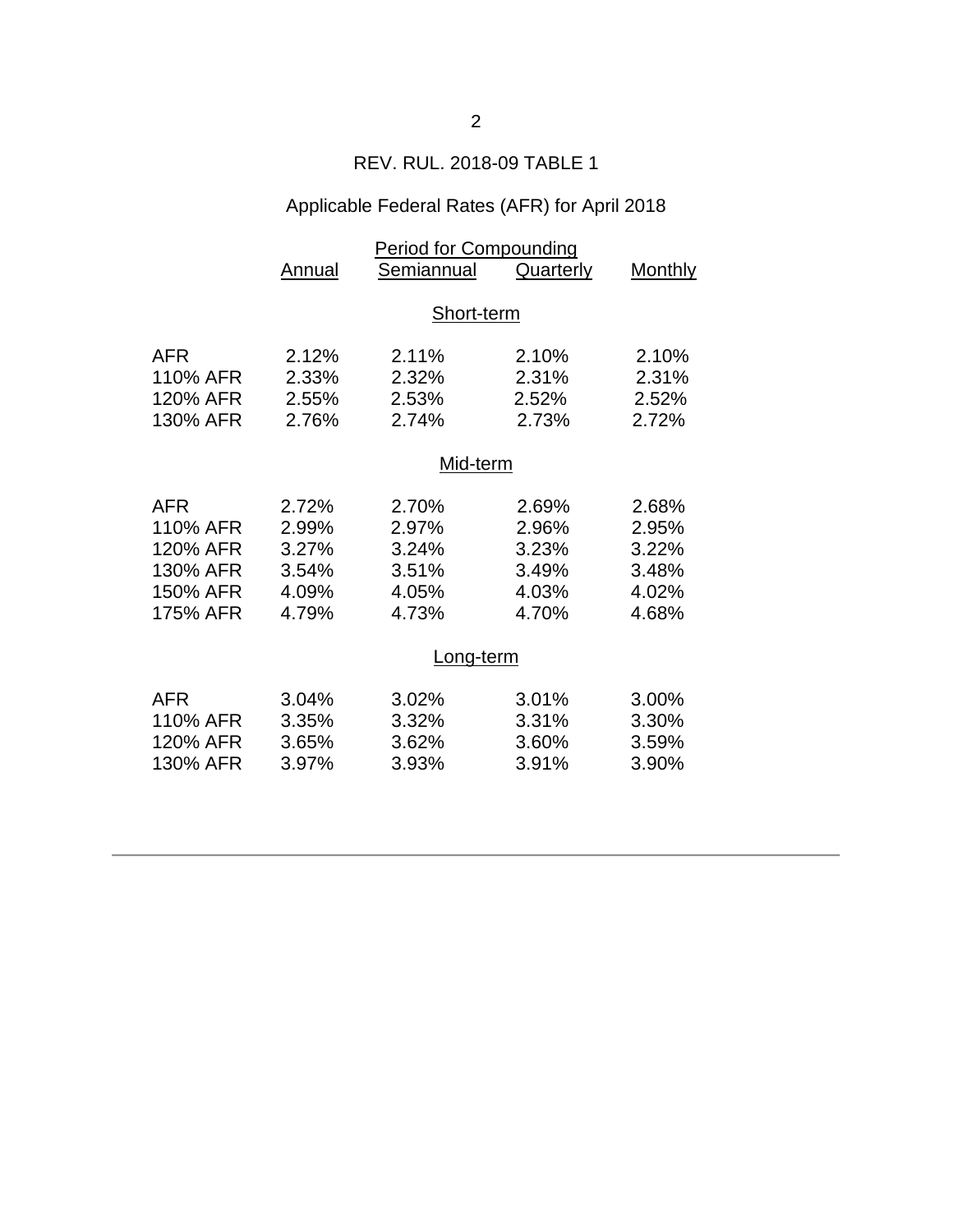# REV. RUL. 2018-09 TABLE 2

# Adjusted AFR for April 2018

|                            | Period for Compounding |            |           |         |  |
|----------------------------|------------------------|------------|-----------|---------|--|
|                            | Annual                 | Semiannual | Quarterly | Monthly |  |
| Short-term<br>adjusted AFR | 1.61%                  | 1.60%      | 1.60%     | 1.59%   |  |
| Mid-term<br>adjusted AFR   | 2.06%                  | 2.05%      | 2.04%     | 2.04%   |  |
| Long-term<br>adjusted AFR  | 2.30%                  | 2.29%      | 2.28%     | 2.28%   |  |

# REV. RUL. 2018-09 TABLE 3

| Rates Under Section 382 for April 2018                                                                                                                                               |       |
|--------------------------------------------------------------------------------------------------------------------------------------------------------------------------------------|-------|
| Adjusted federal long-term rate for the current month                                                                                                                                | 2.30% |
| Long-term tax-exempt rate for ownership changes during the<br>current month (the highest of the adjusted federal long-term<br>rates for the current month and the prior two months.) | 2.30% |